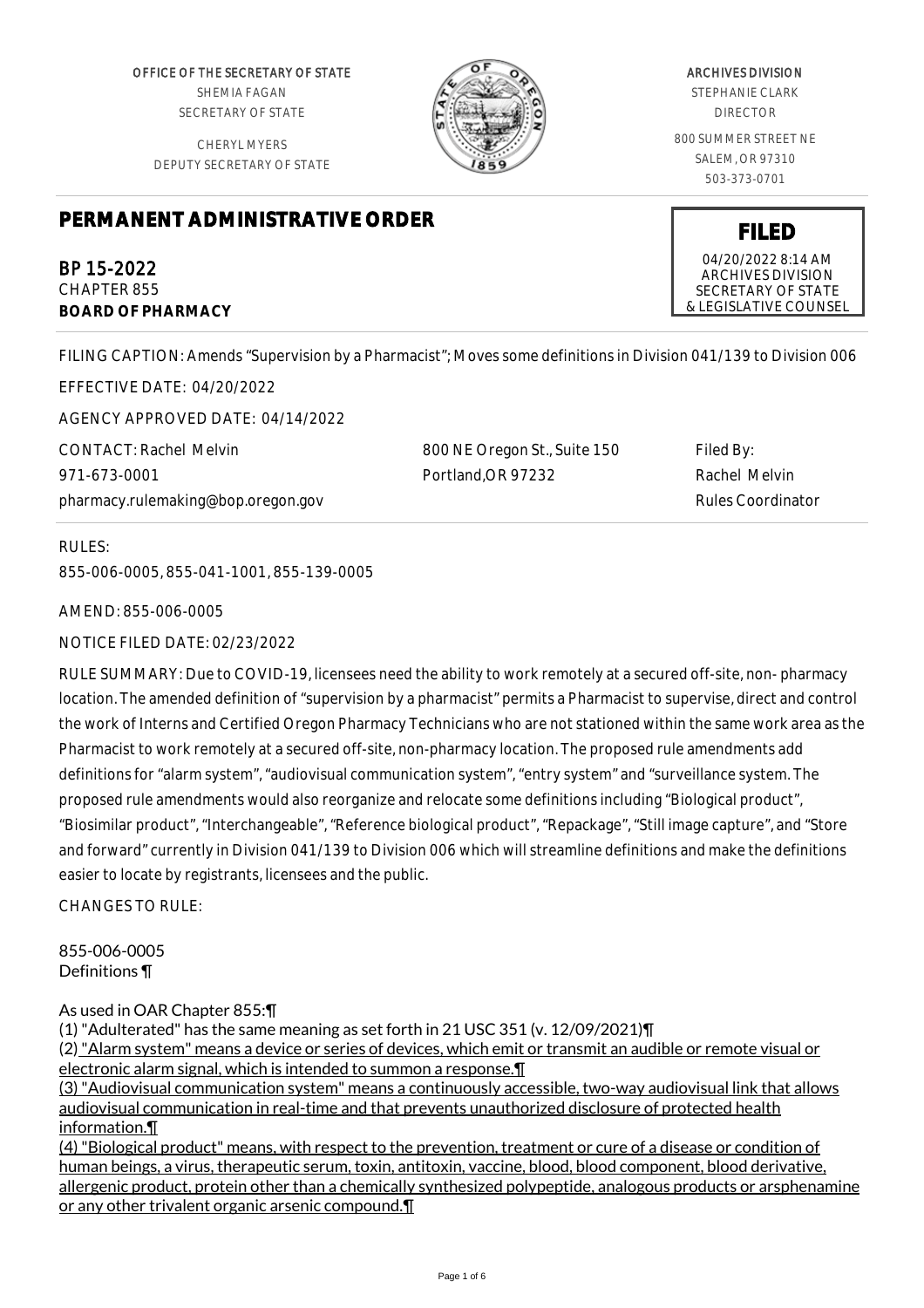(5) "Biosimilar" product means a biological product licensed by the United States Food and Drug Administration pursuant to 42 USC 262(k)(3)(A)(i) (12/1/2021).¶

(6) "Board" means the Oregon Board of Pharmacy unless otherwise specified or required by the context.¶ (37) "Certified Oregon Pharmacy Technician" means a person licensed by the State Board of Pharmacy who assists the pharmacist in the practice of pharmacy pursuant to rules of the board and has completed the specialized education program pursuant to OAR 855-025-0005. Persons used solely for clerical duties, such as recordkeeping, cashiering, bookkeeping and delivery of medications released by the pharmacist are not considered pharmacy technicians.¶

(48) "Clinical Pharmacy Agreement" means an agreement between a pharmacist or pharmacy and a health care organization or a physician that permits the pharmacist to engage in the practice of clinical pharmacy for the benefit of the patients of the health care organization or physician.¶

(59) "Collaborative Drug Therapy Management" means the participation by a pharmacist in the management of drug therapy pursuant to a written protocol that includes information specific to the dosage, frequency, duration and route of administration of the drug, authorized by a practitioner and initiated upon a prescription order for an individual patient and:¶

(a) Is agreed to by one pharmacist and one practitioner; or¶

(b) Is agreed to by one or more pharmacists at a single pharmacy registered by the board and one or more practitioners in a single organized medical group, such as a hospital medical staff, clinic or group practice, including but not limited to organized medical groups using a pharmacy and therapeutics committee.¶

(610) "Compounding" means the preparation, mixing, assembling, packaging, or labeling of a drug or device:¶ (a) As the result of a practitioner's prescription drug order, or initiative based on the relationship between the practitioner, the pharmacist and the patient, in the course of professional practice; or¶

(b) For the purpose of, or as an incident to, research, teaching, or chemical analysis and not for sale or dispensing; or¶

(c) The preparation of drugs or devices in anticipation of prescription drug orders based on routine, regularly observed prescribing patterns.¶

(711) "Confidential Information" means any patient information obtained by a pharmacist or pharmacy.¶ (812) "Consulting Pharmacist" means a pharmacist that provides a consulting service regarding a patient medication, therapy management, drug storage and management, security, education, or any other pharmaceutical service.¶

 $(913)$  The "Container" is the device that holds the drug and that is or may be in direct contact with the drug.  $\P$ (104) "Dispensing or Dispense" means the preparation and delivery of a prescription drug pursuant to a lawful order of a practitioner in a suitable container appropriately labeled for subsequent administration to or use by a patient or other individual entitled to receive the prescription drug.¶

(145) "Entry system" enables control of access to a secured area. I

(16) "Interchangeable" means, in reference to a biological product, that the United States Food and Drug Administration has determined that a biosimilar product meets the safety standards set forth in 42 USC 262(k)(4) (12/01/2021).¶

 $(17)$  "Interpretation and evaluation of prescription orders" means the review of the order for therapeutic and legal correctness. Therapeutic review includes identification of the prescription drug ordered, its applicability and its relationship to the other known medications used by the patient and determination of whether or not the dose and time interval of administration are within accepted limits of safety. The legal review for correctness of the prescription order includes a determination that the order is valid and has not been altered, is not a forgery, is prescribed for a legitimate medical purpose, contains all information required by federal and state law, and is within the practitioner's scope of practice.¶

(128) "Labeling" means the process of preparing and affixing of a label to any drug container exclusive, however, of the labeling by a manufacturer, packer or distributor of a non-prescription drug or commercially packaged legend drug or device.¶

(139) "Misbranded" has the same definition as set forth in 21 USC 352 (v. 12/09/2021).¶

(4420) "Monitoring of therapeutic response or adverse effect of drug therapy" means the follow up of the therapeutic or adverse effect of medication upon a patient, including direct consultation with the patient or his agent and review of patient records, as to result and side effect, and the analysis of possible interactions with other medications that may be in the medication regimen of the patient. This section shall not be construed to prohibit monitoring by practitioners or their agents.¶

(215) "Medication Therapy Management (MTM)" means a distinct service or group of services that is intended to optimize therapeutic outcomes for individual patients. Medication Therapy Management services are independent of, but can occur in conjunction with, the provision of a medication product.¶

(1622) "Nationally Certified Exam" means an exam that is approved by the board which demonstrates successful completion of a Specialized Education Program. The exam must be reliable, psychometrically sound, legally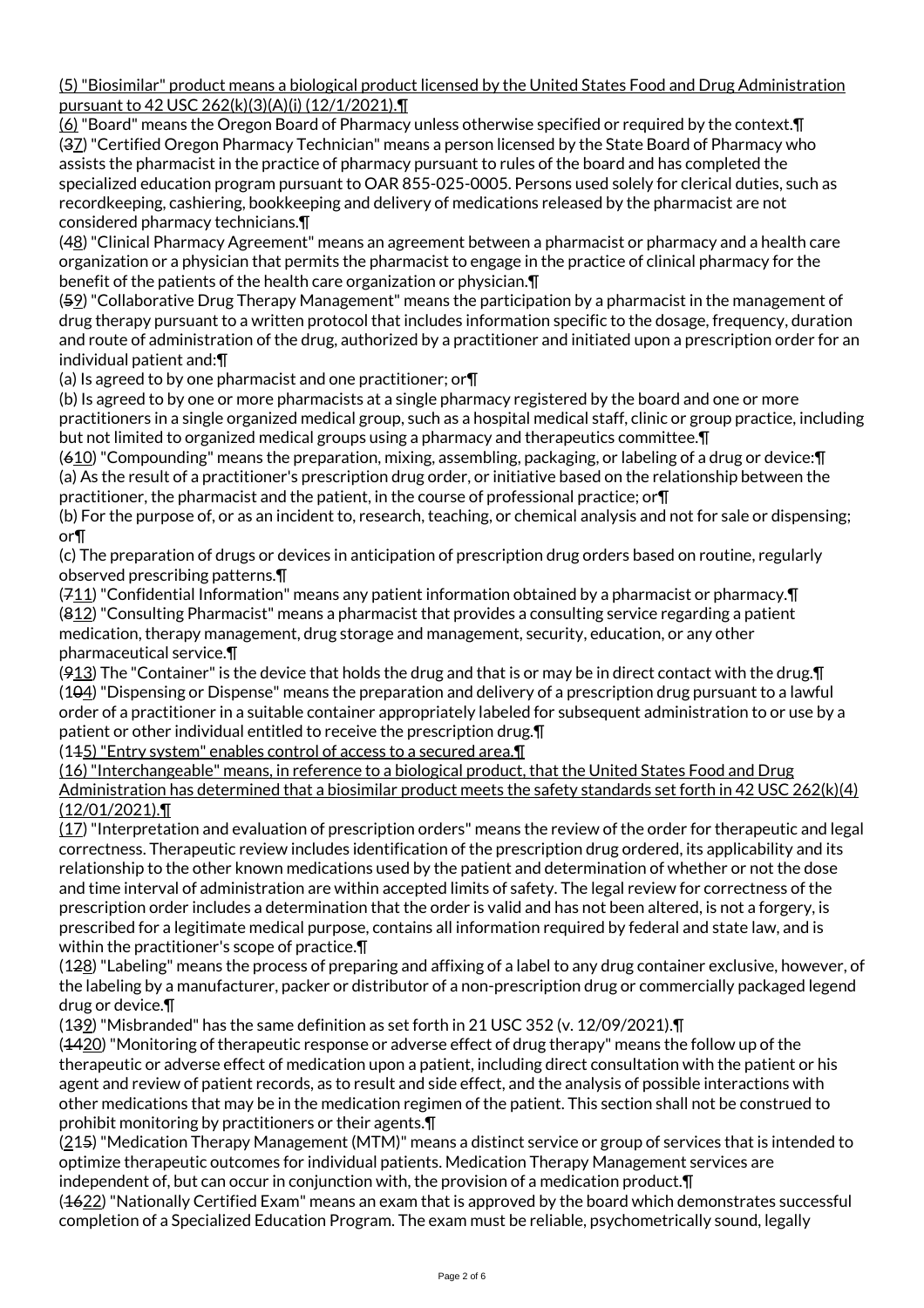defensible and valid.¶

 $(4723)$  "Non-legend drug" means a drug which does not require dispensing by prescription and which is not restricted to use by practitioners only.¶

(4824) "Offering or performing of those acts, services, operations or transactions necessary in the conduct,

operation, management and control of pharmacy" means, among other things:¶

(a) The creation and retention of accurate and complete patient records;¶

(b) Assuming authority and responsibility for product selection of drugs and devices;¶

(c) Developing and maintaining a safe practice setting for the pharmacist, for pharmacy staff and for the general public;¶

(d) Maintaining confidentiality of patient information.¶

(1925) "Official compendium" means the official United States Pharmacopeia <USP>, official National Formulary <NF> (USP 43-NF 38 v. 2021), official Homeopathic Pharmacopoeia of the United States <HPUS> (v. 2021), or any supplement to any of these. ¶

(206) "Oral Counseling" means an oral communication process between a pharmacist and a patient or a patient's agent in which the pharmacist obtains information from the patient (or agent) and the patient's pharmacy records, assesses that information and provides the patient (or agent) with professional advice regarding the safe and effective use of the prescription drug for the purpose of assuring therapeutic appropriateness.¶

(217) Participation in Drug Selection and Drug Utilization Review:¶

(a) "Participation in drug selection" means the consultation with the practitioner in the selection of the best possible drug for a particular patient.¶

(b) "Drug utilization review" means evaluating prescription drug order in light of the information currently provided to the pharmacist by the patient or the patient's agent and in light of the information contained in the patient's record for the purpose of promoting therapeutic appropriateness by identifying potential problems and consulting with the prescriber, when appropriate. Problems subject to identification during drug utilization review include, but are not limited to:¶

(A) Over-utilization or under-utilization;¶

(B) Therapeutic duplication;¶

(C) Drug-disease contraindications;¶

(D) Drug-drug interactions;¶

(E) Incorrect drug dosage;¶

(F) Incorrect duration of treatment;¶

(G) Drug-allergy interactions; and¶

(H) Clinical drug abuse or misuse.¶

(228) "Pharmaceutical Care" means the responsible provision of drug therapy for the purpose of achieving definite outcomes that improve a patient's quality of life. These outcomes include:¶

(a) Cure of a disease;¶

(b) Elimination or reduction of a patient's symptomatology;¶

(c) Arrest or slowing of a disease process; or¶

(d) Prevention of a disease or symptomatology.¶

(239) "Pharmacy Technician" means a person licensed by the State Board of Pharmacy who assists the pharmacist in the practice of pharmacy pursuant to rules of the board but has not completed the specialized education program pursuant to OAR 855-025-0012.¶

(2430) "Practice of clinical pharmacy" means:¶

(a) The health science discipline in which, in conjunction with the patient's other practitioners, a pharmacist provides patient care to optimize medication therapy and to promote disease prevention and the patient's health and wellness;¶

(b) The provision of patient care services, including but not limited to post-diagnostic disease state management services; and¶

(c) The practice of pharmacy by a pharmacist pursuant to a clinical pharmacy agreement.¶

(2531) "Practice of pharmacy" is as defined in ORS 689.005.¶

(326) "Prescription drug" or "legend drug" is as defined in ORS 689.005 and:¶

(a) Required by federal law, prior to being dispensed or delivered, to be labeled with "Rx only"; or¶

(b) Required by any applicable federal or state law or regulation to be dispensed on prescription only or is restricted to use by practitioners only.¶

(2733) "Prescription released by the pharmacist" means, a prescription which has been reviewed by the pharmacist that does not require further pharmacist intervention such as reconstitution or counseling.¶ (2834) "Prohibited conduct" means conduct by a licensee that:¶

(a) Constitutes a criminal act against a patient or client; or¶

(b) Constitutes a criminal act that creates a risk of harm to a patient or client.¶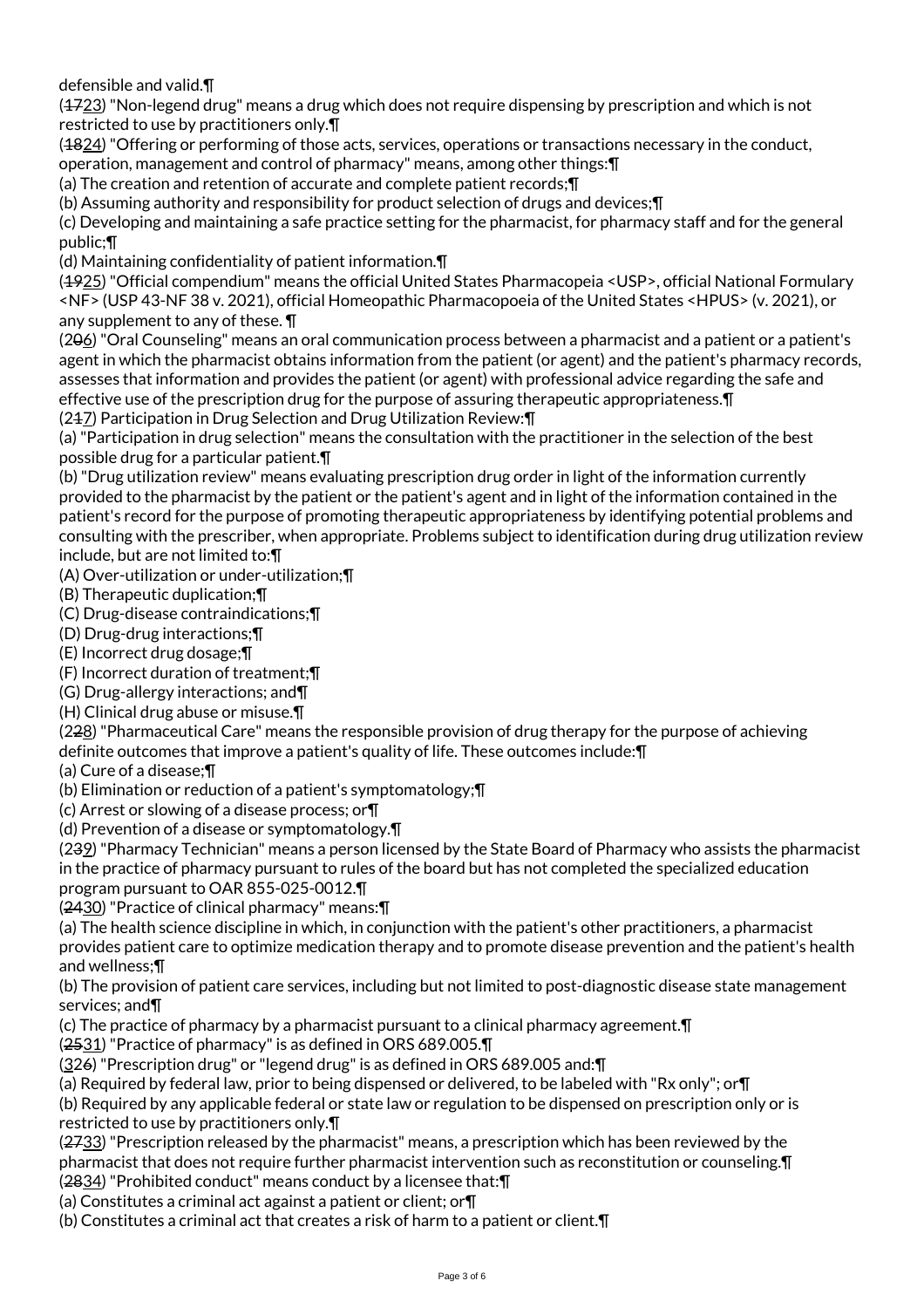(2935) "Proper and safe storage of drugs and devices and maintenance of proper records therefore" means housing drugs and devices under conditions and circumstances that:¶

(a) Assure retention of their purity and potency;¶

(b) Avoid confusion due to similarity of appearance, packaging, labeling or for any other reason;¶

(c) Assure security and minimize the risk of their loss through accident or theft;¶

(d) Accurately account for and record their receipt, retention, dispensing, distribution or destruction;¶

(e) Protect the health, safety and welfare of the pharmacist, pharmacy staff and the general public from harmful exposure to hazardous substances.¶

(306) "Quality Assurance Plan" is a written set of procedures to ensure that a pharmacy has a planned and systematic process for the monitoring and evaluation of the quality and appropriateness of pharmacy services and for identifying and resolving problems.¶

(317) "Reference biological product" means the biological product licensed pursuant to 42 USC 262(a) (12/01/2021) against which a biological product is evaluated in an application submitted to the United States Food and Drug Administration for licensure of a biological product as a biosimilar product or for determination that a biosimilar product is interchangeable.¶

(38) "Repackage" means the act of taking a drug from the container in which it was distributed by the manufacturer and placing it into a different container without further manipulation of the drug. I

(39) "Responsibility for advising, when necessary or when regulated, of therapeutic values, content, hazards and use of drugs and devices" means advice directly to the patient, either verbally or in writing as required by these rules or federal regulation, of the possible therapeutic response to the medication, the names of the chemicals in the medication, the possible side effects of major importance, and the methods of use or administration of a medication.¶

(3240) "Specialized Education Program" means;¶

(a) A program providing education for persons desiring licensure as pharmacy technicians that is approved by the board and offered by an accredited college or university that grants a two-year degree upon successful completion of the program; or¶

(b) A structured program approved by the board and designed to educate pharmacy technicians in one or more specific issues of patient health and safety that is offered by:¶

(A) An organization recognized by the board as representing pharmacists or pharmacy technicians;¶

(B) An employer recognized by the board as representing pharmacists or pharmacy technicians; or¶

(C) A trade association recognized by the board as representing pharmacies.¶

(341) "Still image capture" means a specific image captured electronically from a video or other image capture device.¶

(42) "Store and forward" means a video or still image record which is saved electronically for future review.¶ (43) "Supervision by a pharmacist" means being stationed within the same work area, except as authorized under OAR 855-041-3200 through OAR 855-041-3250, as the pharmacy technician or certified Oregon pharmacy technician being supervised, coupled with the ability to control and be responsible for the pharmacy technician or certified Oregon pharmacy technician's action. During the declared public health emergency timeframe related to the 2020 COVID-19 pandemic, "supervision by a pharmacist" means pharmacist monitoring of a pharmacy technician or intern being supervised, coupled with the ability to control and be responsible for the technician or interns actions and for the following remote processing functions only: prescription or order entry, other data entry, and insurance processing of prescriptions and medication orders. ¶

(344) "Surveillance system" means a system of video cameras, monitors, recorders, and other equipment used for surveillance.¶

(45) "Therapeutic substitution" means the act of dispensing a drug product with a different chemical structure for the drug product prescribed under circumstances where the prescriber has not given clear and conscious direction for substitution of the particular drug for the one which may later be ordered.¶

(3546) "Verification" means the confirmation by the pharmacist of the correctness, exactness, accuracy and completeness of the acts, tasks, or functions performed by an intern or a pharmacy technician or a certified Oregon pharmacy technician.

Statutory/Other Authority: ORS 689.205

Statutes/Other Implemented: ORS 689.151, ORS 689.155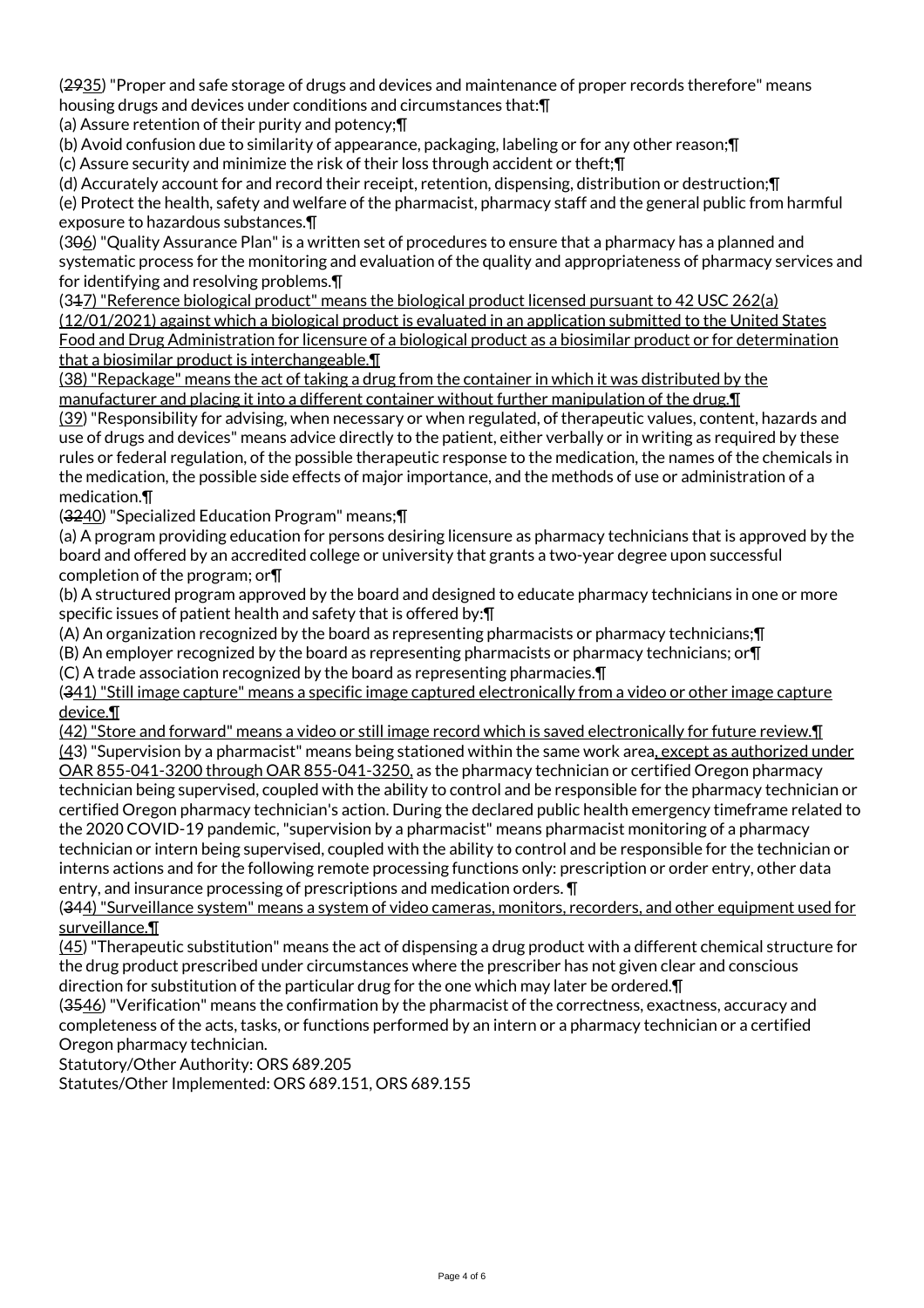## AMEND: 855-041-1001

### NOTICE FILED DATE: 02/23/2022

RULE SUMMARY: The proposed amendments relocate some definitions in Division 041 to Division 006 which will streamline definitions and make the definitions easier to locate by registrants, licensees and the public.

CHANGES TO RULE:

855-041-1001 Definitions ¶

(1) "Biological product" means, with respect to the prevention, treatment or cure of a disease or condition of human beings, a virus, therapeutic serum, toxin, antitoxin, vaccine, blood, blood component, blood derivative, allergenic product, protein other than a chemically synthesized polypeptide, analogous products or arsphenamine or any other trivalent organic arsenic compound.¶

(2) "Biosimilar" product means a biological product licensed by the United States Food and Drug Administration pursuant to 42 USC 262(k)(3)(A)(i) (12/1/2021).¶

(3) "Drug room" is a drug storage area registered with the board which is secure and lockable.¶

(4) "Interchangeable" means, in reference to a biological product, that the United States Food and Drug Administration has determined that a biosimilar product meets the safety standards set forth in 42 USC 262(k)(4) (12/01/2021).¶

(5) "Reference biological product" means the biological product licensed pursuant to 42 USC 262(a) (12/01/2021) against which a biological product is evaluated in an application submitted to the United States Food and Drug Administration for licensure of a biological product as a biosimilar product or for determination that a biosimilar product is interchangeable.¶

(6) "Repackage" means the act of taking a drug from the container in which it was distributed by the manufacturer and placing it into a different container without further manipulation of the drug"Drug room" is a drug storage area registered with the board which is secure and lockable.

Statutory/Other Authority: ORS 689.205, ORS 689.522 Statutes/Other Implemented: ORS 689.155, ORS 689.522